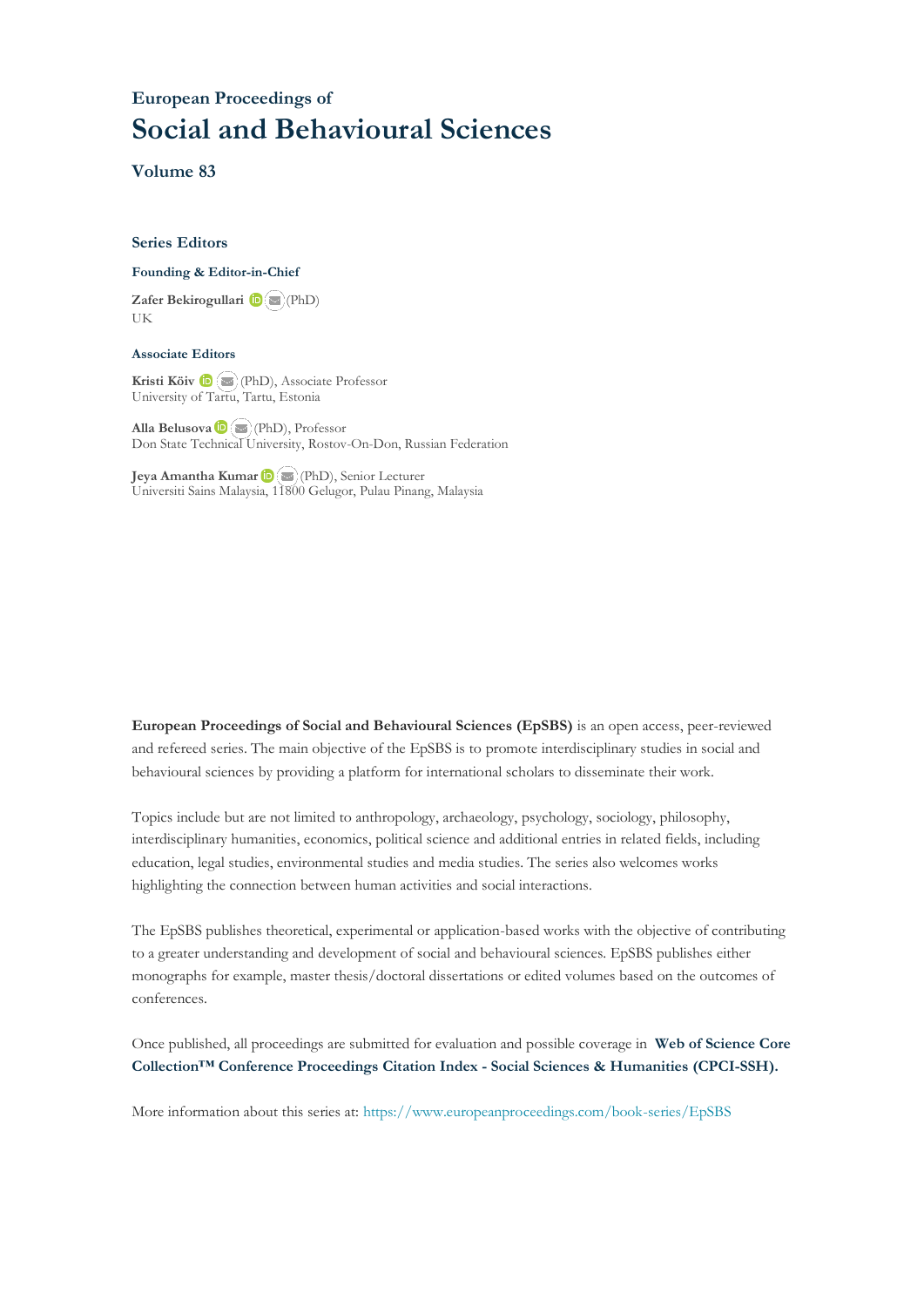# PHILOLOGICAL READINGS

Selected, peer-reviewed papers from the Philological Readings (PHR 2019), 19-20 September, 2019, Orenburg State University, Russia

Edited by:

Anna Pavlova

Editor(s) Affiliation(s):

**Anna Pavlova,** Phd. Orenburg State University, Orenburg, Russian Federation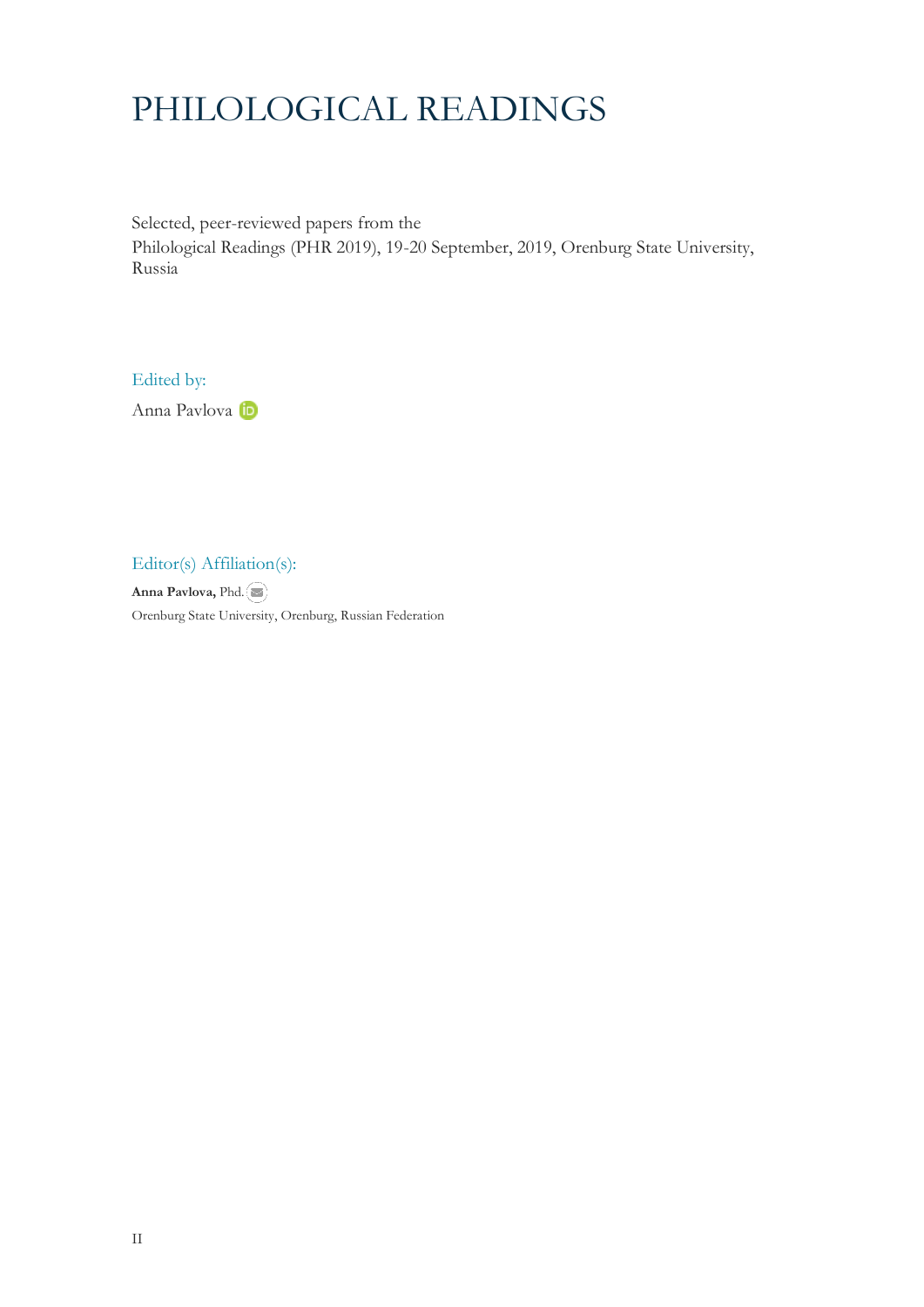

ISSN: 2357-1330 (online).

European Proceedings of Social and Behavioural Sciences

ISBN: 978-1-80296-082-2 (e-book)

PHILOLOGICAL READINGS

[https://doi.org/10.15405/epsbs\(2357-1330\).2020.4.2](https://doi.org/10.15405/epsbs(2357-1330).2020.4.2)

 $\bigcirc \mathbf{0} \mathbf{0}$ © The Editor(s) and The Author(s) 2020. This is an open access book distributed under the Creative Commons CC License BY-NC-ND 4.0. Unported License, permitting all non-commercial use, distribution, and reproduction in  $\overline{ND}$ any medium, provided the original work is properly cited.

This book is published by the registered company European Publisher Ltd. which is registered under the ISO London Limited. The registered company address is: 293 Green Lanes, Palmers Green, London, United Kingdom, N13 4XS Reg. Number: 9219513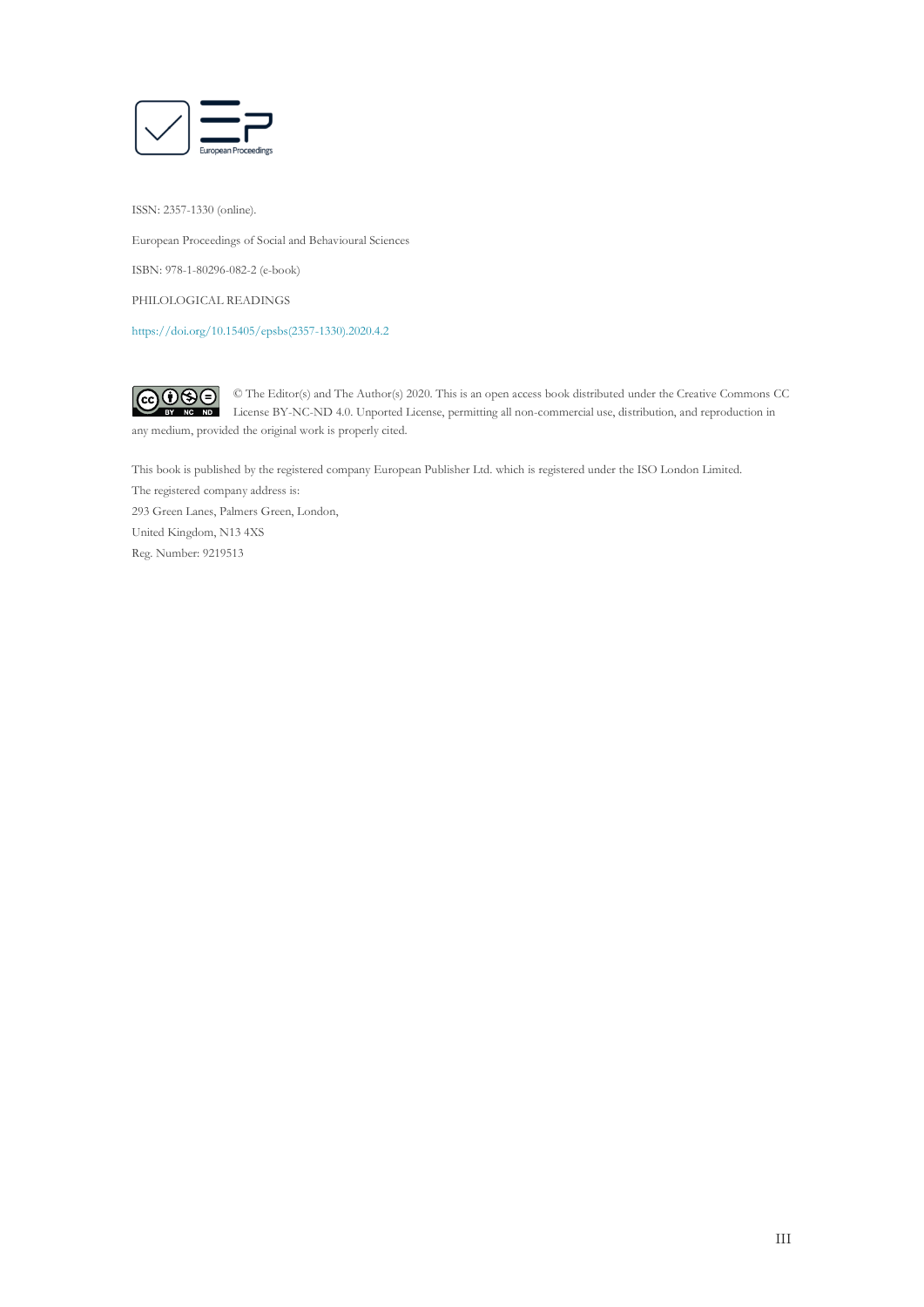## **Table of Contents**

## **No: 1**

Title: The Interpretive Dominant In The Cognitive Theory Of Language *Pages: 1-8* Author(s): Nikolay N. Boldyrev

## **No: 2**

Title: Nose Movements: Peculiarities Of Conceptualization And Interpretation *Pages: 9-19* Author(s): Liudmila V. Babina

## **No: 3**

Title: Interpretation And Morphology: A Cognitive Perspective *Pages: 20-28* Author(s): Natalia A. Besedina

## **No: 4**

Title: What Is Cognitive In Discourse? *Pages: 29-38* Author(s): Oksana V. Magirovskaya

## **No: 5**

Title: Subjective Interpretation In Syntax: How The Mind Structures Reality *Pages: 39-47* Author(s): Liudmila A. Furs

## **No: 6**

Title: Euphemization Processes In Light Of Interaction Between Language And Conceptual Semantics *Pages: 48-54* Author(s): Irina A. Solodilova, Tatiana Yu. Sokolova

#### **No: 7**

Title: Syntactic And Pragmatic Markers Of Subjectively Charged English Complex Conditional Sentences *Pages: 55-61* Author(s): Olga V. Evstafiadi

## **No: 8**

Title: Language Picture Of The World: The Global Language Monitor Project *Pages: 62-68* Author(s): Antonina A. Kharkovskaya, Evgeniya V. Ponomarenko, Olga V. Aleksandrova

#### **No: 9**

Title: State As A Cognitive Dominant Of Linguistic Cognition *Pages: 69-76* Author(s): Nikolay N. Boldyrev, Anna V. Pavlova

## **No: 10**

Title: Memorial Plaque Text: Cognition, Communication, Multimodality *Pages: 77-84* Author(s): Elena A. Besedina, Tatyana V. Burkova, Roman A. Nalivaiko

#### **No: 11**

Title: Interpretation Of Propositional Meaning In English Attributive Phrases *Pages: 85-96* Author(s): Nikolay N. Boldyrev, Olga G. Dubrovskaya

## **No: 12**

Title: Supply Agreement In The English Discourse Of The Oil And Gas Industry *Pages: 97-104* Author(s): Evgenia V. Turlova, Ekaterina I. Tolmach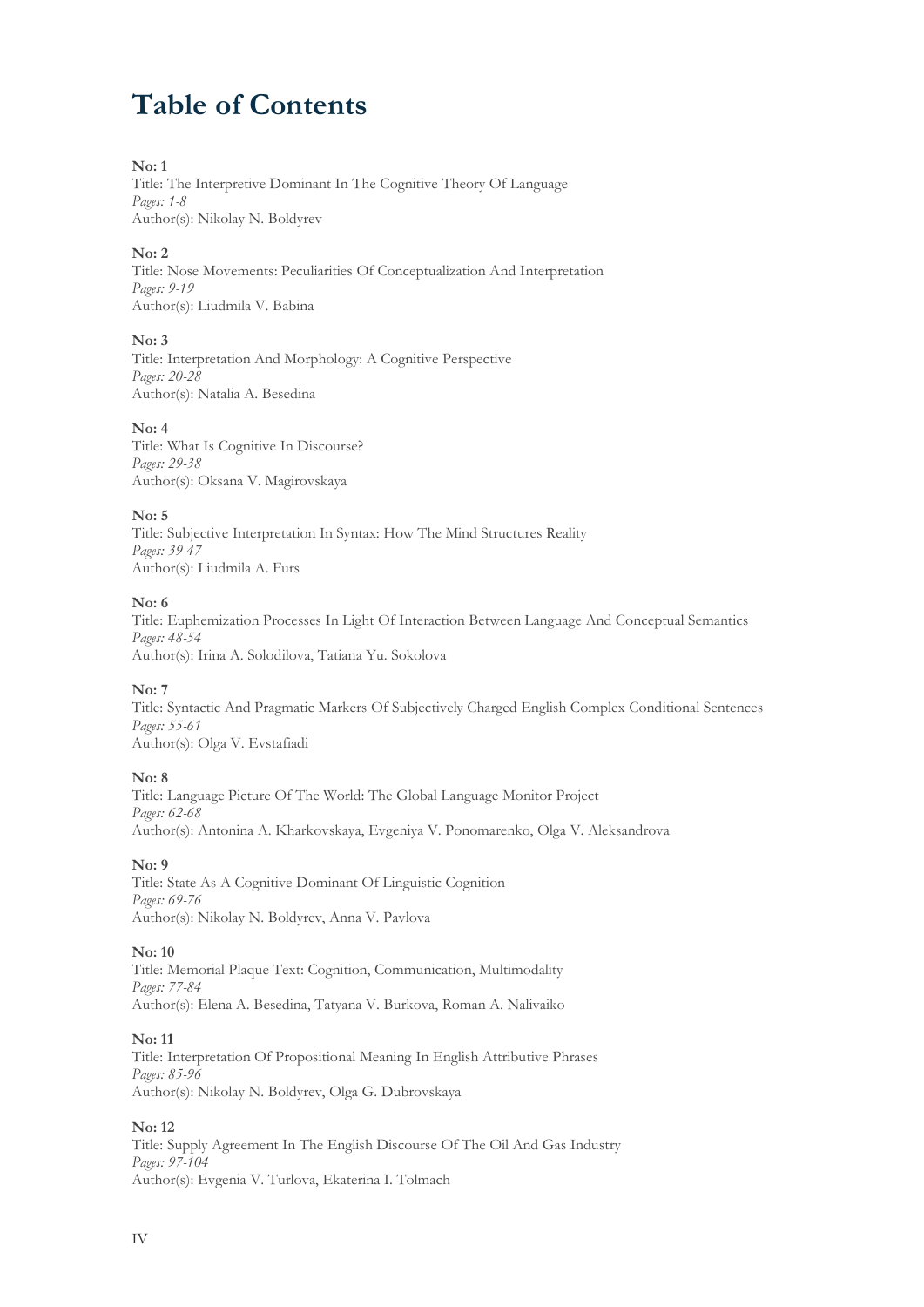Title: Discursive Markers Of Webinars On Teaching/Learning English *Pages: 105-117* Author(s): Inna V. Drabkina, Anastasia S. Tanchuk

## **No: 14**

Title: Characteristics Of Author'S Individual Style In The Mode Of Text Formulating *Pages: 118-126* Author(s): Evgenia A. Goncharova

## **No: 15**

Title: Cognitive Dominants And Shifts In Sociocultural Perspective In Literary Translation *Pages: 127-139* Author(s): Kseniya I. Leontyeva

## **No: 16**

Title: Poetic Imagery Transformations In Translation *Pages: 140-153* Author(s): Elena D. Andreeva

## **No: 17**

Title: About Digital Texts Significant In Text Classification *Pages: 154-159* Author(s): Elena V. Komleva

## **No: 18**

Title: Optimizing Potential Of Information And Communication Technologies In Students' Communicative Skills Development *Pages: 160-167* Author(s): Olga M. Osiyanova

## **No: 19**

Title: Language Play And Lexical Innovation Of The 21St Century English *Pages: 168-179* Author(s): Tatiana A. Guralnik, Anna V. Pavlova

## **No: 20**

Title: Educator In The Space Of Linguistic Culture *Pages: 180-192* Author(s): Aida V. Kiryakova, Oleg V. Frolov

## **No: 21**

Title: Creative Competence As A Forming Condition Of The New Type Of Teacher *Pages: 193-199* Author(s): Irina E. Bryakova

## **No: 22**

Title: The Formation Of The Adolescentreadingexperiencein Russia: Problems And Solutions *Pages: 200-207* Author(s): Nadezhda V. Inozemtseva

## **No: 23**

Title: Opportunities And Challenges Of Information And Communication Technologies In Foreign Language Teaching *Pages: 208-215* Author(s): Evgeniy B. Popov, Polina E. Popova

## **No: 24**

Title: Subject-Orientated Technologies In Professional Education *Pages: 216-223* Author(s): Tatyana A. Olkhovaya, Evgeniya D. Platova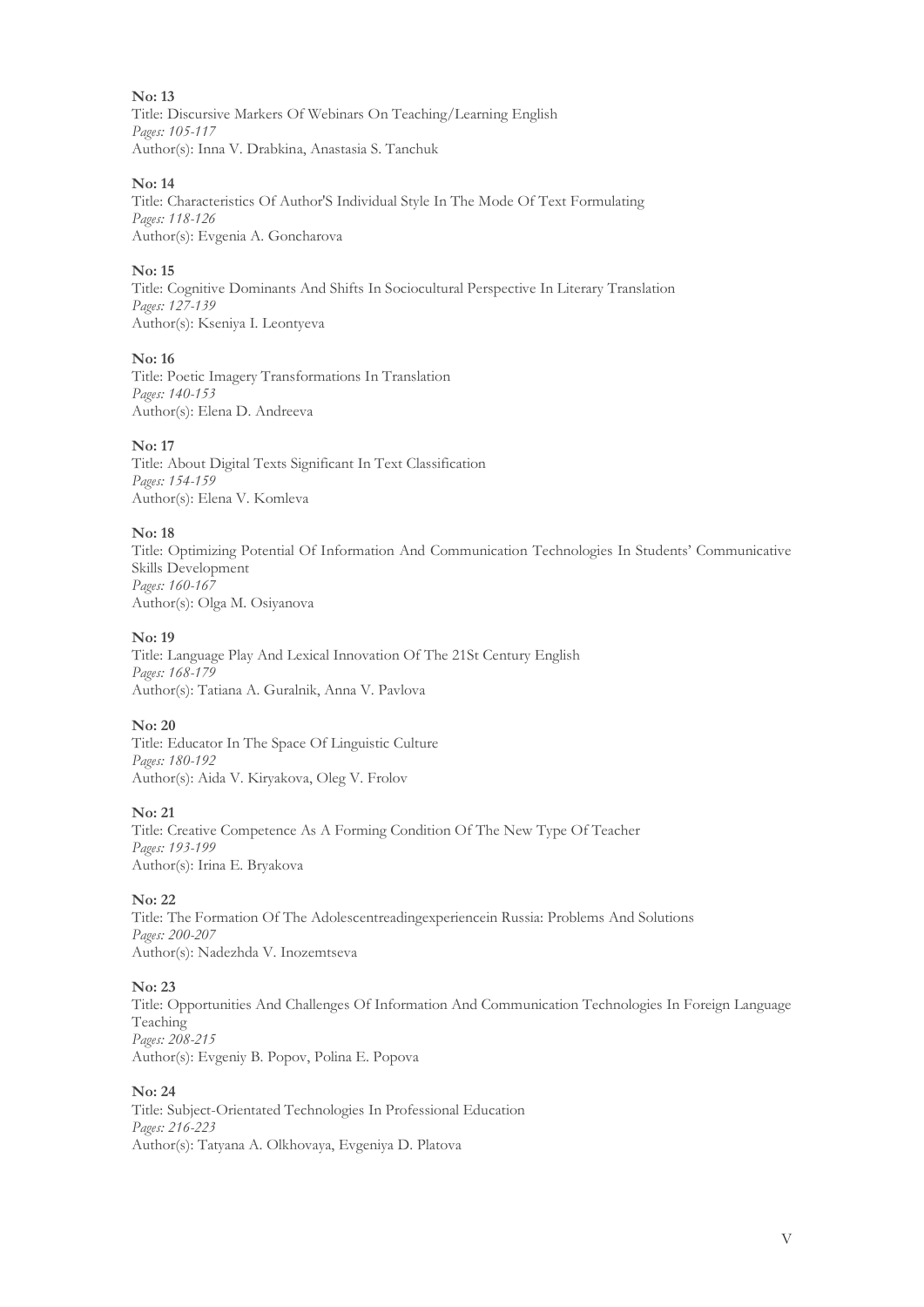Title: Functional And Stylistic Particularities Of English Partnership And Proposal Letters *Pages: 224-231* Author(s): Olga M. Osiyanova, Anastasiya A. Volnova

## **No: 26**

Title: Categorical Characteristics Of Professional Computer Discourse *Pages: 232-240* Author(s): Julia S. Elagina

## **No: 27**

Title: Phobia As Dominant Of Modern Political Narrative *Pages: 241-254* Author(s): Sergey V. Mangushev, Olga V. Epshtein, Anna V. Stepanova

## **No: 28**

Title: The Development Of Bachelors' Professional Competences By Means Of A Foreign Language *Pages: 255-260* Author(s): Arina V. Banartseva, Irina V. Vlasova

## **No: 29**

Title: Stereotypes Of Russian Students About Great Britain And France *Pages: 261-270* Author(s): Lubov A. Lasitsa

## **No: 30**

Title: Pragmatic Peculiarities Of Insincere Speech Acts In Z. Smith's 'On Beauty' *Pages: 271-280* Author(s): Irina V. Kozhukhova, Oksana L. Zabolotneva

## **No: 31**

Title: Postcrossing Project: Postcards As A New Form Of Speech Communication *Pages: 281-293* Author(s): Ulyana S. Baimuratova, Anna V. Lyulina (Antonova)

## **No: 32**

Title: Genetically Correlative Reflexes Of Proto-Slavic Combinations In Avvakum And Patriarch Nikon's Petitions *Pages: 294-302* Author(s): Elena N. Bekasova

## **No: 33**

Title: Rhetoric Devices As A Means Of Effective Speech In Business Presentations *Pages: 303-310* Author(s): Irina S. Butyrkina, Vera L. Temkina

## **No: 34**

Title: Maker-Technology As A Means Of Student-Philologist Linguistic Competence Formation And Diagnosis *Pages: 311-319* Author(s): Anna V. Osiyanova

## **No: 35**

Title: Corporate Standard Of Flight Attendants' Communication: Complex Linguistic Analysis *Pages: 320-330* Author(s): Oksana A. Hrushcheva, Darya V. Valyavina

#### **No: 36**

Title: Gastronomic View Of The World In English Neology: Linguocultural Aspect *Pages: 331-341* Author(s): Veronika V. Katermina, Natalia S. Solovyeva

#### **No: 37**

Title: The Strategies And Tactics Of Business Interaction In The Orenburg Region *Pages: 342-349* Author(s): Evgeniya D. Platova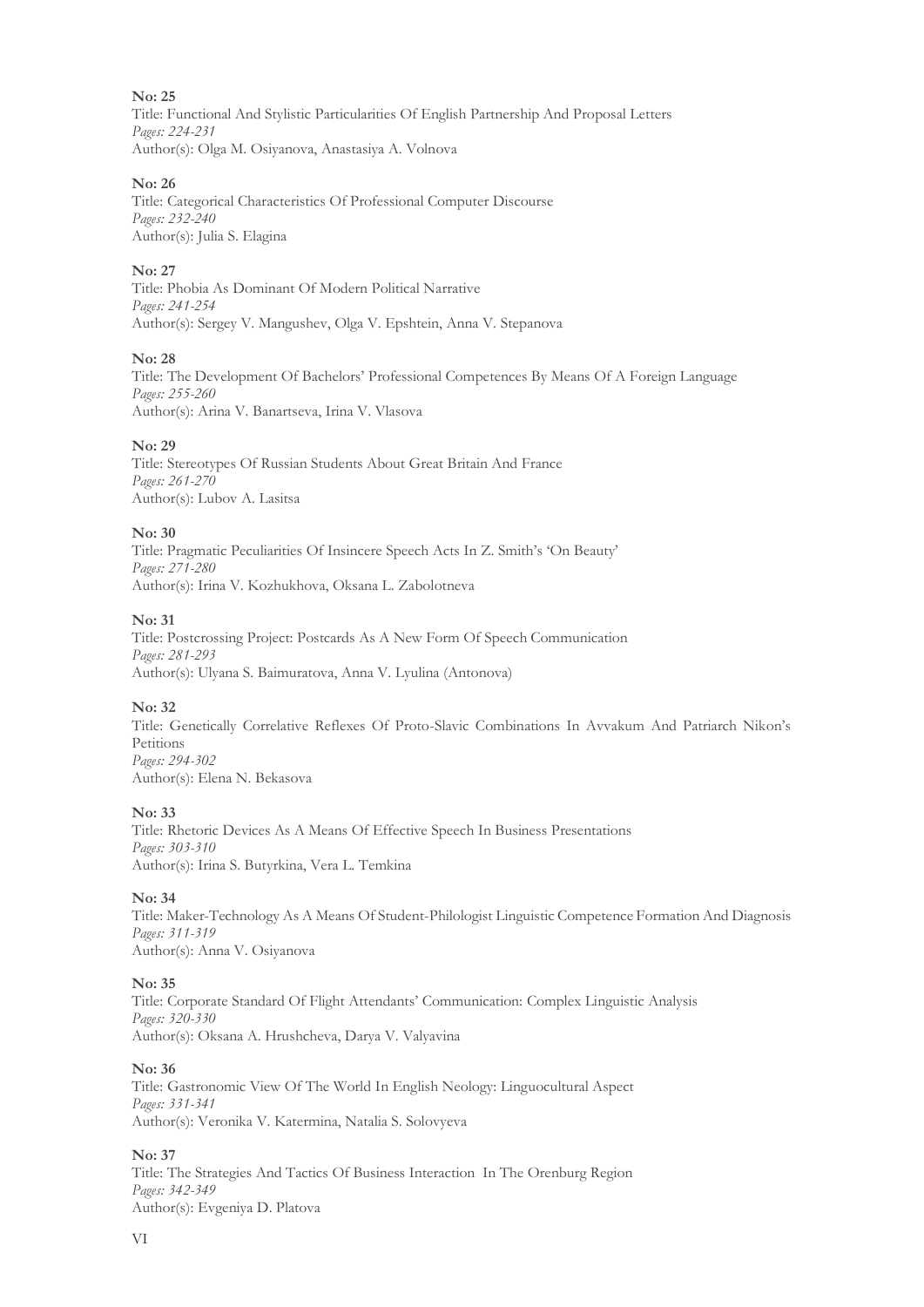Title: Media Coverage Of Transgender Discourse *Pages: 350-357* Author(s): Natalia N. Koshkarova, Liliya S. Polyakova, Olga V. Tomberg

## **No: 39**

Title: Associative Recognition And Coding Of Intonation Units Joints *Pages: 358-365* Author(s): Irina A. Gorbachyova

## **No: 40**

Title: Enjambements Of I. Turgenev's Poems In The Context Of Russian Poetical Epos *Pages: 366-372* Author(s): Svetlana A. Matyash

## **No: 41**

Title: Grapho-Semantic Modelling Of Concept Society: Case Study Of Russian Newspaper'S Headlines *Pages: 373-379* Author(s): Lyudmila V. Anpilogova, Irina A. Dymova

## **No: 42**

Title: Assessment As Motivation Of Foreign Language Learning For Non-Linguistic University Students *Pages: 380-385* Author(s): Anna V. Blokhina, Konstantin M. Kalinin, Amalia L. Kyuregyan

## **No: 43**

Title: Occasional Collocations As A Carrier Of Implicit Information *Pages: 386-395* Author(s): Irina G. Gorovaya, Natalya V. Egorova

## **No: 44**

Title: Anthropocentric Character Of Number, Space And Time Language Interpretation *Pages: 396-405* Author(s): Elena V. Fedyaeva, Marina A. Ivleva

## **No: 45**

Title: Information Blocks And Their Key Language Units In Term Definitions *Pages: 406-412* Author(s): Maxim N. Latu, Aleksey V. Razduyev, Maria V. Konovalova

#### **No: 46**

Title: Emotive Verbalisation Of The Concept School: School Students View Point *Pages: 413-418* Author(s): Irina Yu. Moiseeva, Valentina Remizova

## **No: 47**

Title: Russian Classic Literature In Modern Advertisement *Pages: 419-427* Author(s): Olga S. Kudryavtseva, Natalya A. Annenkova

#### **No: 48**

Title: Communicatve Failures In Advertising Texts Of Orenburg Town *Pages: 428-437* Author(s): Irina G. Gorovaya, Natalya V. Egorova

#### **No: 49**

Title: Modern Russian Advertising Discourse: Semiotics, Mentality, Manipulation *Pages: 438-446* Author(s): Veronika V. Katermina, Lyudmila Yu. Buyanova

## **No: 50**

Title: "New Woman" In Late Victorian Fiction *Pages: 447-455* Author(s): Natalia D. Sadomskaya, Nataliya V. Lashtabova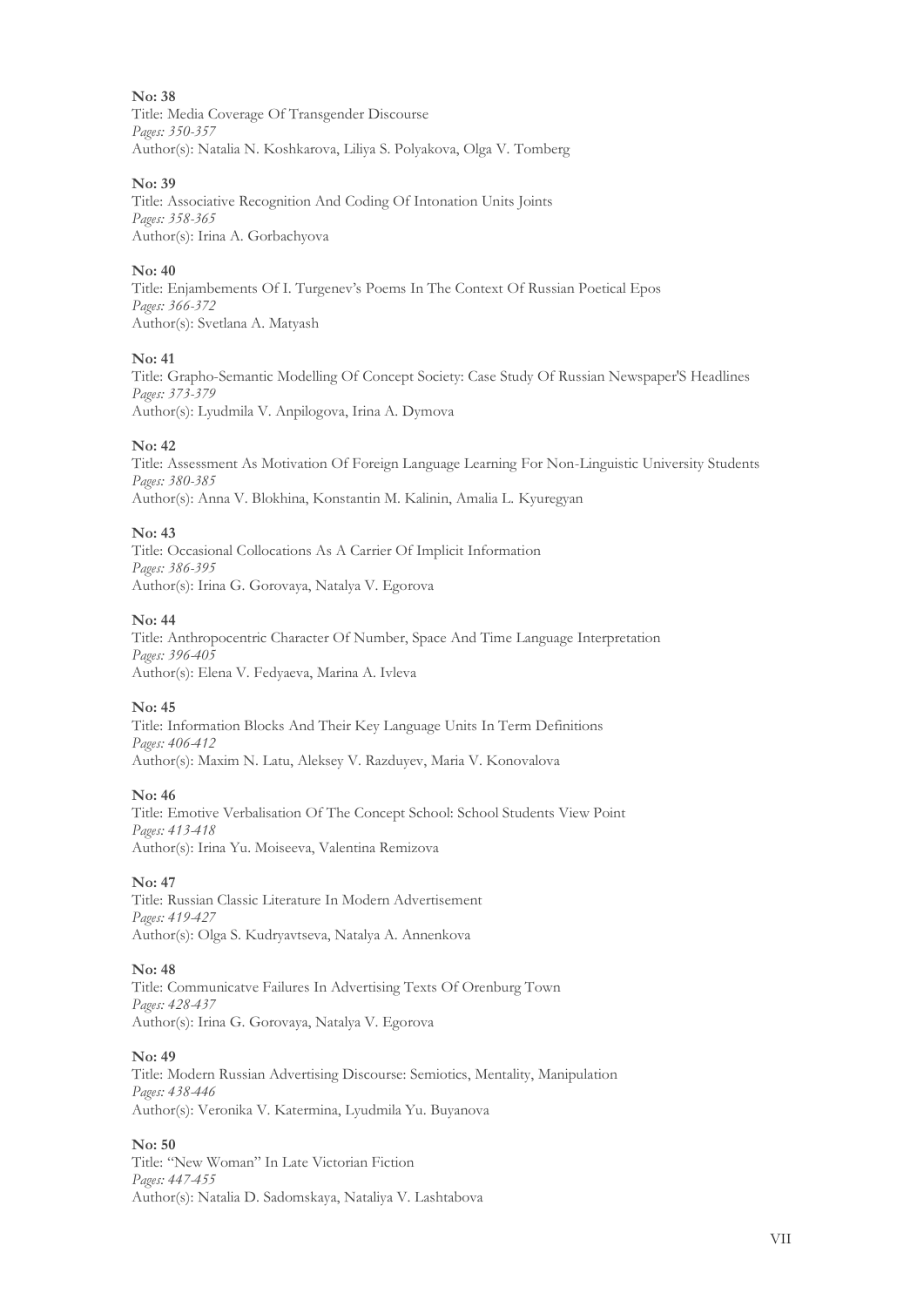Title: Semantic Codes Of Folklore And Modern Folklore Texts *Pages: 456-462* Author(s): Larisa E. Ilyina, Elena V. Golovina, Tatyana Yu. Sumtsova

#### **No: 52**

Title: Linguocultural Features Of Russian-Chinese Communication In The Field Of Jurisprudence *Pages: 463-471* Author(s): Khristina P. Nikiforova

## **No: 53**

Title: Christian Values Preservation Within Modern Information Challenges *Pages: 472-479* Author(s): Irina A. Dymova, Julia V. Kudashova

## **No: 54**

Title: Authentic Literary Text As The Subject Of Linguistic And Stylistic Analysis *Pages: 480-486* Author(s): Anna V. Osiyanova, Anastasia S. Kuleshova

## **No: 55**

Title: Function Words In Stative Format Of Linguistic Knowledge: Aspects Of Domination *Pages: 487-491* Author(s): Irina N. Tolmacheva, Anna V. Pavlova

## **No: 56**

Title: Specificity Of Russian Naturalism. Naturalistic Tendencies In A. P. Chekhov Works *Pages: 492-500* Author(s): Olga N. Provatorova

## **No: 57**

Title: Functional Aspect Of Speech Etiquette In Runet *Pages: 501-506* Author(s): Olga A. Agarkova, Lyudmila V. Putilina, Ekaterina A. Melnikova

## **No: 58**

Title: Combining Spatial Models In "The Terracotta Old Woman" Novel By E.Chizhova *Pages: 507-513* Author(s): Yuliana G. Pykhtina, Margarita A. Konova, Elena I. Krasnova

## **No: 59**

Title: Categorial Stratification Of Academic Notions In The Domains Of Nanotechnology, Political Science And Ecology *Pages: 514-522* Author(s): Maxim N. Latu, Aleksey V. Razduyev

#### **No: 60**

Title: Hypertextual Relations In The Works Of K. Vonnegut Jr. Of 1952-1969 Period *Pages: 523-534* Author(s): Natalya S. Olizko, Mariya S. Zhurkova

#### **No: 61**

Title: Internet Neologizms As Youth Slang Supplementation: The Main Ways Of Formation *Pages: 535-542* Author(s): Lyudmila A. Pasechnaya, Valentina E. Shcherbina

#### **No: 62**

Title: Ekphrasis In Cognitive-Communicative Interpretation *Pages: 543-551* Author(s): Olga B. Ponomareva, Elena Yu. Ponomareva

#### **No: 63**

Title: M. Y. Lermontov'S Art Space Of The Genre Of Invective *Pages: 552-559* Author(s): Natalia A. Annenkova, Olga S. Kudryavtseva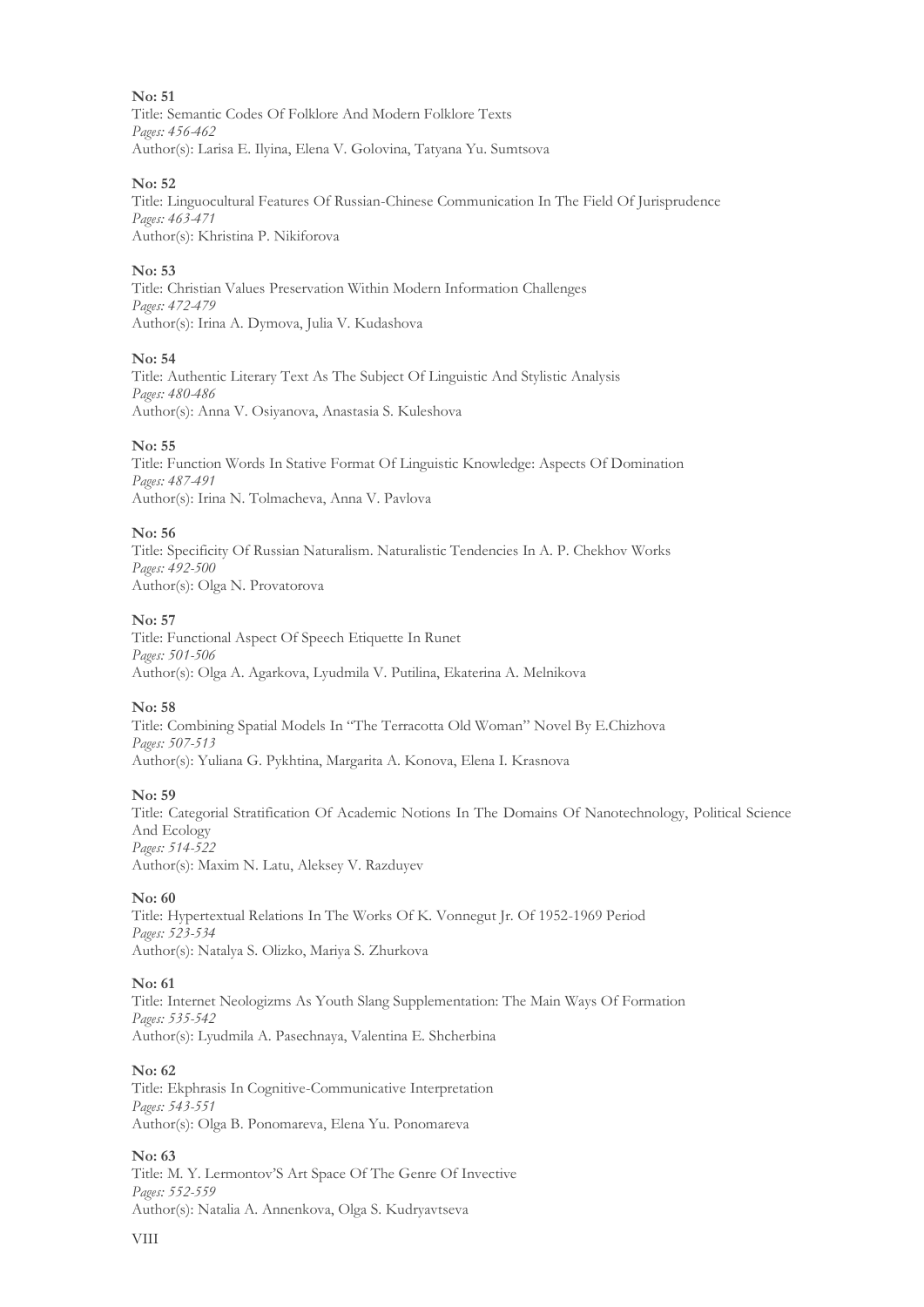**No: 64** Title: Human-Sizedness As A Principle Of Existance For Literary-Artistic Image *Pages: 560-567* Author(s): Igor A. Belyaev

## **No: 65**

Title: The Dictionary Study Of The Variant Paradigm Verbs *Pages: 568-574* Author(s): Elina N. Shekhtman

## **No: 66**

Title: Comparative Modelling Of Lexico-Semantic Fields Of Fear In Russian And English Languages *Pages: 575-582* Author(s): Marina Yu. Romanyuk

#### **No: 67**

Title: Reading Competence Formation Of University Students *Pages: 583-589* Author(s): Tatiana V. Sapukh

## **No: 68**

Title: Lexico-Grammatical And Derivational Language Units In Linguo-Cognitive Aspect Of Study *Pages: 590-599* Author(s): Irina A. Solodilova, Irina V. Gulyayeva, Larissa V. Ivanova

## **No: 69**

Title: Cultural Identity Shift In The Internet Meme Loans *Pages: 600-605* Author(s): Olga M. Sedliarova, Juliia A. Nenasheva, Natalia S. Solovyeva

## **No: 70**

Title: Integrity In Intellectual Property: The Linguistic Problems Of Legal Terminology *Pages: 606-612* Author(s): Dmitriy V. Murzin

## **No: 71**

Title: Lexical Transformations In The French Translation Of A. S. Pushkin'S "The Captain'S Daughter" *Pages: 613-618* Author(s): Alexey V. Fedorinov, Elena V. Golovina

## **No: 72**

Title: Language Game And Its Intepretation In Media Texts *Pages: 619-626* Author(s): Olga P. Simutova, Irina A. Shidlovskaya

## **No: 73**

Title: Linguo-Cognitive Approach In Foreign Language Teaching *Pages: 627-634* Author(s): Irina A. Solodilova, Tatiana V. Zakharova

#### **No: 74**

Title: The State Of Regional Economics: Specificity Of Linguistic Interpretation *Pages: 635-641* Author(s): Galiya G. Aralbaeva, Nadezhda V. Solopova, Natalia G. Kharitonova

#### **No: 75**

Title: Functional Characteristics Of Concept Medicine In The English Educational Discourse *Pages: 642-651* Author(s): Anastasiya A. Golubykh, Antonina A. Kharkovskaya, Vera L. Temkina

## **No: 76**

Title: Image-Related Format Of Knowledge About Quantity As A Quality Interpretation Tool *Pages: 652-659* Author(s): Elena V. Fedyaeva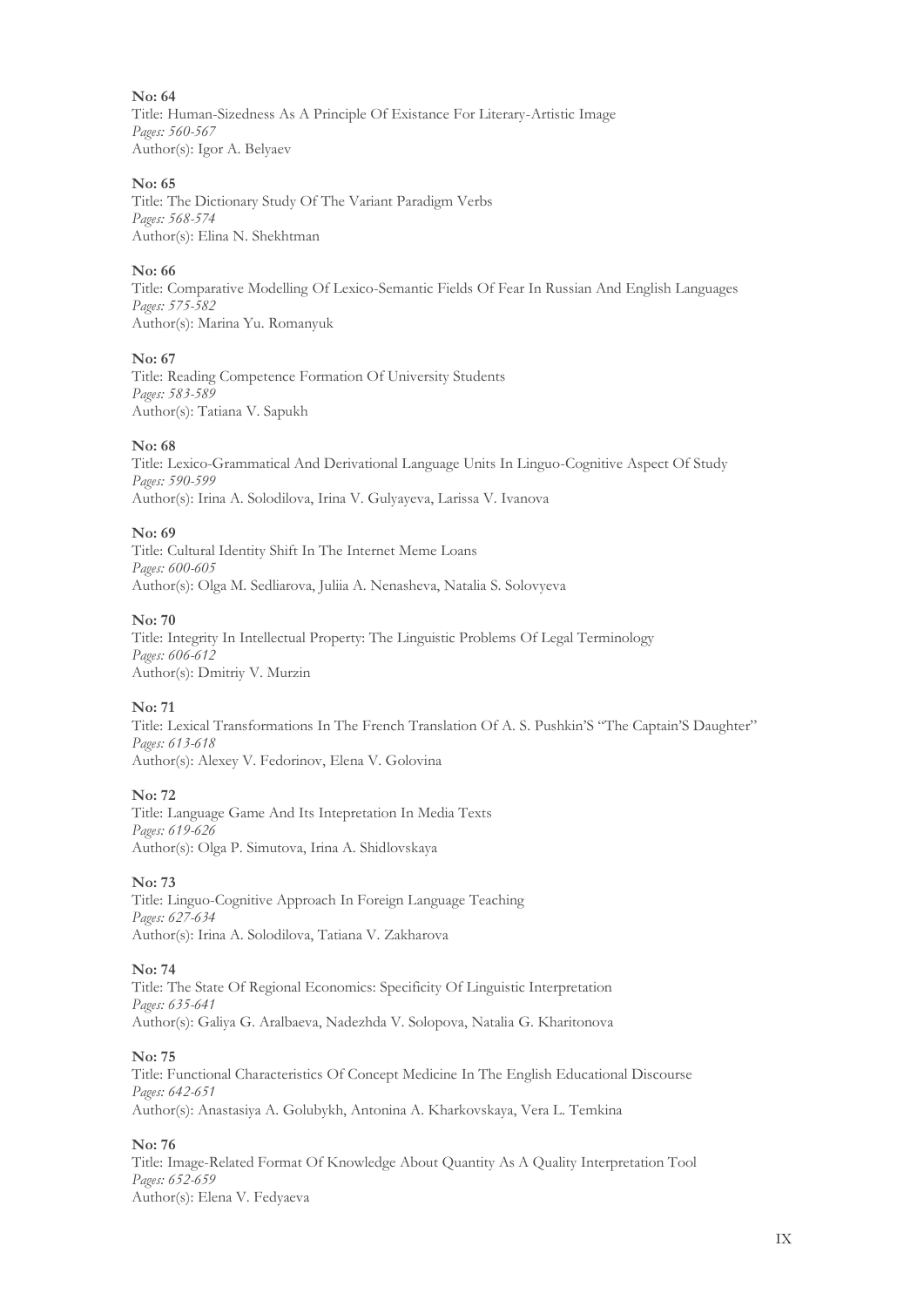**No: 77** Title: Multi-Level Conceptualization Of Quantityin Modern English *Pages: 660-671* Author(s): Svetlana N. Stepanenko, Tatiana A. Perelygina

## **No: 78**

Title: Organizational Model Of Teaching Grammar *Pages: 672-679* Author(s): Galina S. Strenadyuk, Olga M. Snigireva

## **No: 79**

Title: English Language Teaching Materials Titles: Linguopragmatic And Functional Aspects *Pages: 680-687* Author(s): Evgenia V. Turlova

## **No: 80**

Title: Organizational Structure Of Hypertext Space (On The Example Of World Travel Inc. Website) *Pages: 688-693* Author(s): Anna O. Kolykhalova, Tatiana V. Sapukh

## **No: 81**

Title: The Phenomenon Of Doppelganger And Types Of Doubles In Literature *Pages: 694-698* Author(s): Vera L. Temkina, Elena V. Ena

## **No: 82**

Title: Syncretism In Word-Building As Language Economy Principle Embodiment *Pages: 699-704* Author(s): Oksana A. Hrushcheva

## **No: 83**

Title: Verbalization Of The Concept Woman In The Russian And English Orthodox Discourse *Pages: 705-716* Author(s): Ulyana S. Baimuratova, Anna A. Korobeynikova

## **No: 84**

Title: Phraseological Units As Means Of Creating Colloquiality In The Literary Text *Pages: 717-724* Author(s): Liudmila N. Kozlova, Galina V. Tsareva

#### **No: 85**

Title: English Announcements Of Cultural Events: Structural And Semantic Approach To Expressiveness *Pages: 725-732* Author(s): Marina V. Cherkunova, Julia S. Starostina

## **No: 86**

Title: The Language Of Law: Concept And Specifics *Pages: 733-739* Author(s): Anatolii T. Karasev, Aleksandr V. Savoskin, Ekaterina N. Chufarova

## **No: 87**

Title: The Role Of Blended Learning In Foreign Language Teaching For Engineering Students *Pages: 740-746* Author(s): Irina G. Bakanova, Evgeniya A. Elizarova, Irina G. Sysueva, Viktoriya V. Dobrova

#### **No: 88**

Title: Contemporary Legal Regulation Of Language Policy In Russia And Its Constituent Entities *Pages: 747-756* Author(s): Oleg A. Kozhevnikov, Alexandra S. Morozova, Maria N. Vilacheva

## **No: 89**

Title: Linguistic Support Of The Healthcare Legal Regulation *Pages: 757-763* Author(s): Marina Yu. Fedorova